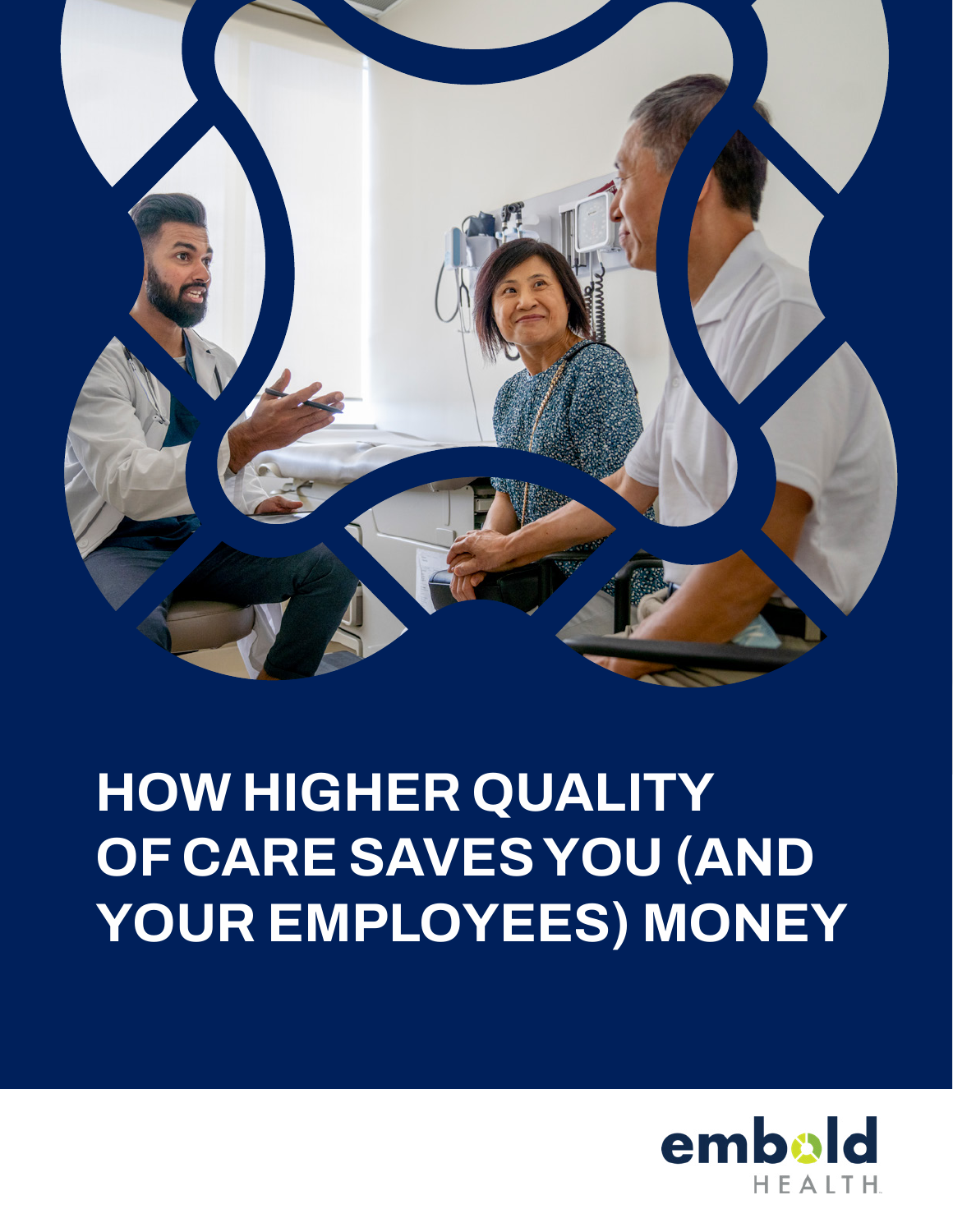**Spending on healthcare services by employers alone has**  increased by 44% per health plan enrollee in just nine years.<sup>1</sup> **The total spend for businesses in the United States is nearly \$700 billion.²**

And without significant changes to the quality of healthcare, the spending isn't likely to slow.

Your employees need quality healthcare at a price they can afford. And it's your responsibility to drive the change your community and employees need.

### **Meet Embold Health**

At its core, Embold powers data-driven insights to improve provider selection and impact provider effectiveness for everyone. And the best part? Better care costs less for you and for your employees.

Embold focuses on measuring the right healthcare data to give clarity on:

- **•** appropriateness of care
- **•** effectiveness of care
- **•** total cost of care

By sharing this data with patients and providers, we can elevate the level of care for everyone at your organization and in your community. And everyone saves money along the way.

#### **Real Impact for Real Change**

Helping your employees receive quality healthcare isn't just a solid strategy for your business healthy employees take fewer days off work and are more productive—it's a cost-effective game plan for everyone.

You may have invested in wellness initiatives in the past, and while gym memberships and nutritionist calls are helpful to your staff, they don't impact the quality of care they receive from their healthcare provider.



<sup>1</sup> https://www.healthaffairs.org/doi/10.1377/hlthaff.2018.0481

<sup>2</sup> https://www.cms.gov/Research-Statistics-Data-and-Systems/Statistics-Trends-and-Reports/NationalHealthExpendData/ NHE-Fact-Sheet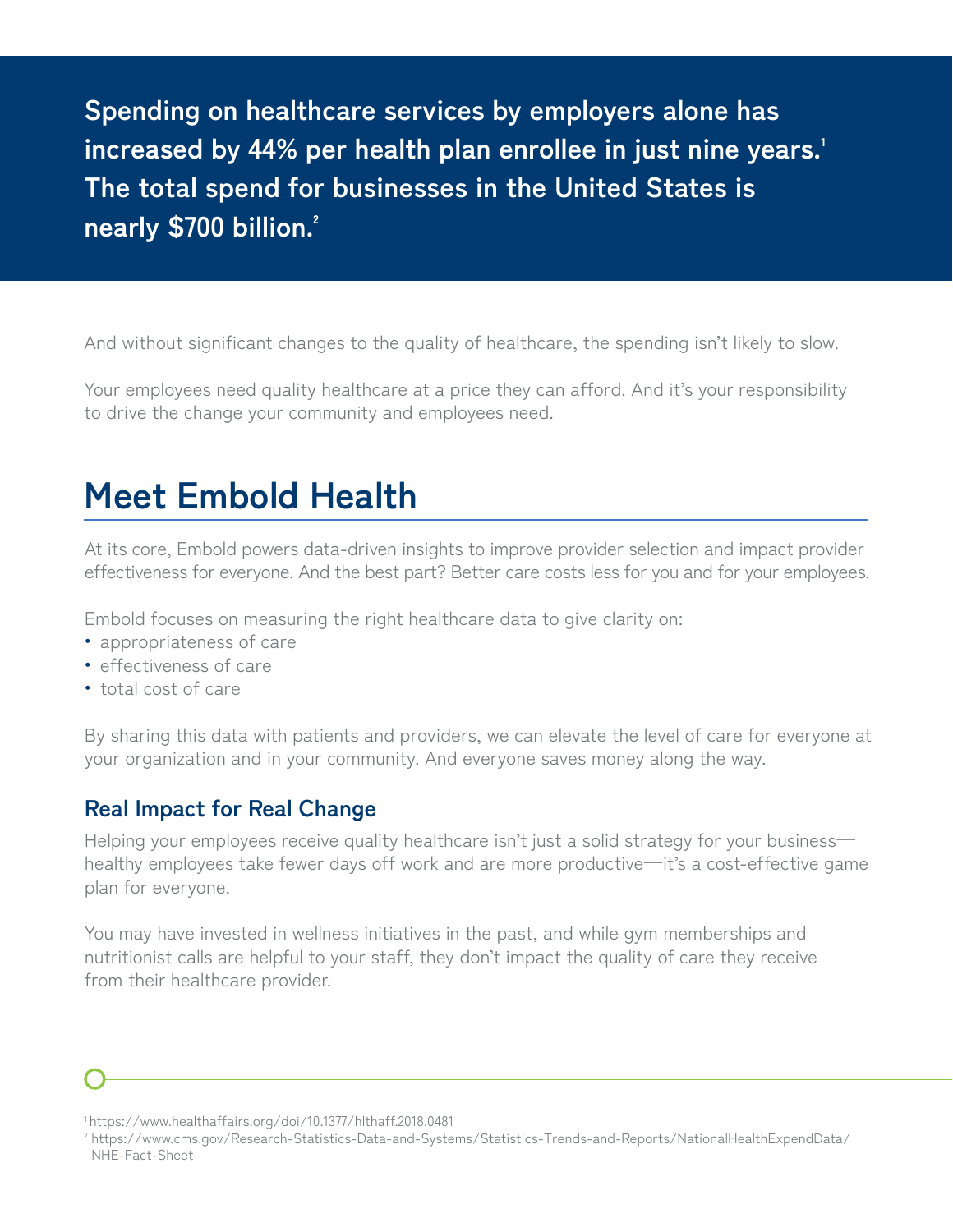**Nearly 30% of doctors believe that at least 30%-45% of overall medical care is unnecessary.** Your local community providers need more data-driven measurements to improve their quality of care and reduce unnecessary medical procedures, surgeries, and decisions.

**Unnecessary medical care accounts for ~\$210 billion of the estimated \$750 billion excess healthcare spend each year in the United States.**

**\$225.8 billion is lost every year in productivity costs when employees are out on medical leave.**  Elevating the level of care in your community results in your employees experiencing lower complication rates, fewer disabilities, and less time off.

## **The Way Forward**

Case studies of Walmart, GE, Boeing, and others showcase the benefits and cost savings to both employees and the business when there's increased visibility into quality care. The organizations contract directly with leading healthcare providers and systems to get quality care delivered to their employees and staff. And it's impactful.

Consider the Walmart associate, plagued with mild neck pain for years, presented with two options—follow his local provider's advice and undergo surgery at the community hospital or fly to a top spine center in another state, Walmart "Center of Excellence" (COE) at Walmart's cost. After an appointment with a neurologist at Walmart's COE, the patient was diagnosed with Parkinson's disease, a diagnosis requiring a completely different plan of care without surgery. Walmart saved \$30,000 by offering the travel survey program—directly connecting the associate to a top specialist and avoiding unnecessary care.

Employers insure nearly 50% of all Americans. Just as out-of-pocket expenses have increased for employees, employers' costs have increased as well—by about \$5,600 per employee. The increases seem to be caused by a growing range of discrepancies in cost of care. In one example, hip replacements varied from \$126,000 on the high end to just \$11,100. It's challenging for employers to forecast spending when the costs of similar care can end up on either side of the spectrum.

³ https://www.ncbi.nlm.nih.gov/pmc/articles/PMC5587107/#:~:text=Findings,%2C%20and%2011.1%25%20of%20procedures

⁴ https://www.cdcfoundation.org/pr/2015/worker-illness-and-injury-costs-us-employers-225-billion-annually#:~:text=Worker%20Illness %20and%20Injury%20Costs%20U.S.%20Employers%20%24225.8%20Billion%20Annually,-January%2028%2C%20 2015&text= The%20Centers%20for%20Disease%20Control,States%2C%20or%20%241%2C685%20per%20employee

<sup>5</sup> https://www.ncbi.nlm.nih.gov/pmc/articles/PMC5587107/#:~:text=Findings,%2C%20and%2011.1%25%20of%20procedures

<sup>6</sup> https://www.ncbi.nlm.nih.gov/pmc/articles/PMC5587107/#:~:text=Findings,%2C%20and%2011.1%25%20of%20procedures

<sup>7</sup> https://hbr.org/2019/03/how-employers-are-fixing-health-care

<sup>8</sup> https://hbr.org/2019/03/how-employers-are-fixing-health-care

<sup>9</sup> https://healthcostinstitute.org/in-the-news/hccur

<sup>10</sup> https://jamanetwork.com/journals/jamainternalmedicine/fullarticle/1569848